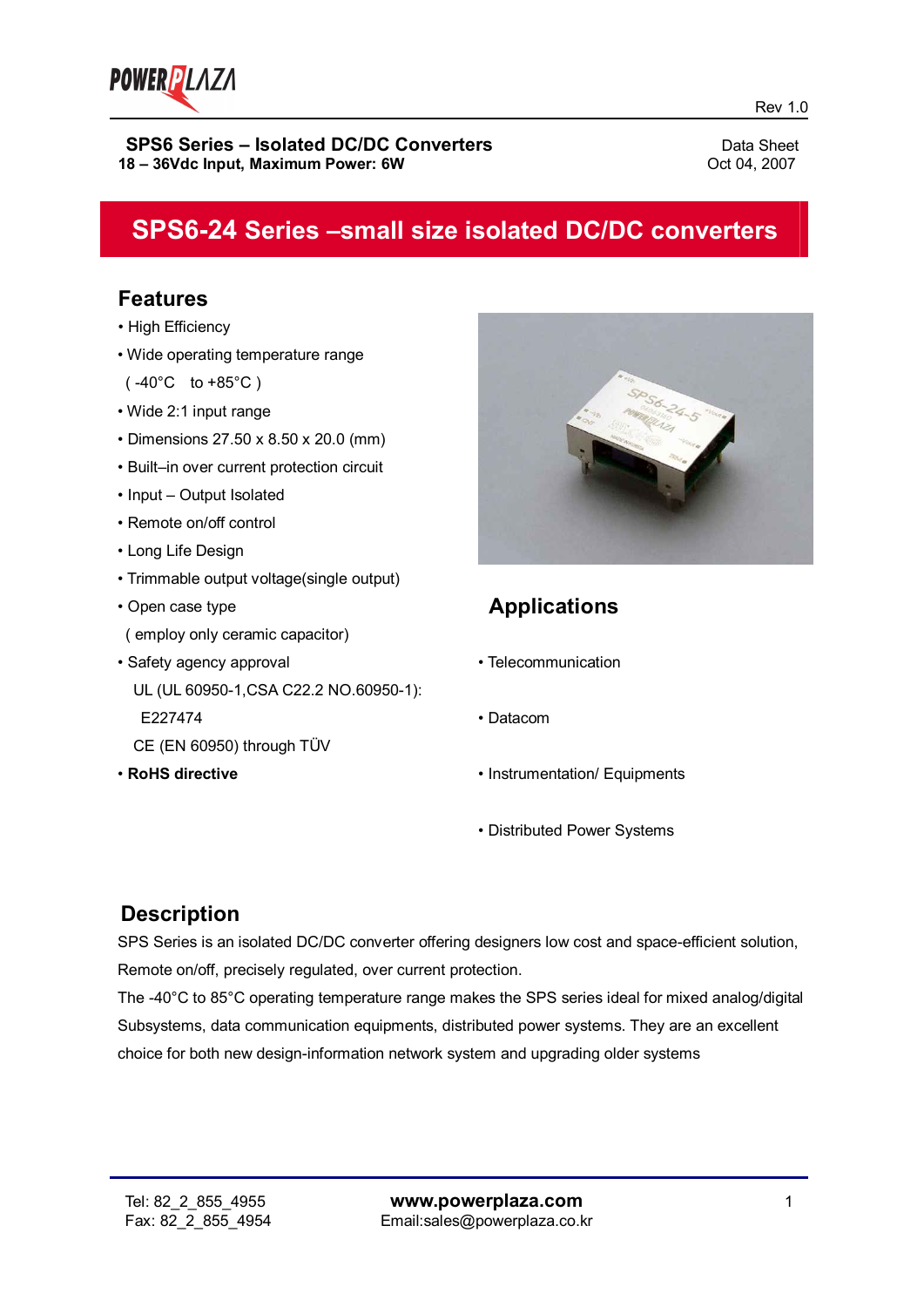

# **Absolute Maximum Ratings**

| <b>Parameter</b>                     | Min   | Typ                      | <b>Max</b> | Unit | <b>Notes</b> |
|--------------------------------------|-------|--------------------------|------------|------|--------------|
| Input Voltage Continuous             | 18    | $\overline{\phantom{0}}$ | 36         | Vdc  |              |
| <b>Operating Ambient Temperature</b> | $-40$ | $\overline{\phantom{0}}$ | 85         | °С   |              |
| Storage Temperature                  | -40   | $\overline{\phantom{0}}$ | 105        | °С   |              |
| I/O Isolation Voltage                |       | $\overline{\phantom{a}}$ | 500        | VAC  |              |

Stresses in excess of the absolute maximum ratings can cause permanent damage to the device

# **Electrical Specifications**

## **Input Characteristics**

| <b>Parameter</b>               | <b>Symbol</b>  | <b>Min</b> | <b>Typ</b> | <b>Max</b> | <b>Unit</b> |
|--------------------------------|----------------|------------|------------|------------|-------------|
| <b>Operating voltage Range</b> |                | 18         |            | 36         | Vdc         |
| Maximum Input current          | $\mathsf{lin}$ |            | 0.312      |            | A           |
| (At nominal input voltage and  |                |            |            |            |             |
| Maximum Output Power)          |                |            |            |            |             |
| No load input current          |                |            |            |            |             |
| SPS6-24-3R3                    |                |            | 24         |            | mA          |
| SPS6-24-5                      |                |            | 17         |            | mA          |
| SPS6-24-12                     |                |            | 21         |            | mA          |
| SPS6-24-15                     |                |            | 25         |            | mA          |
| SPD6-24-1212                   |                |            | 20         |            | mA          |
| SPD6-24-1515                   |                |            | 25         |            | mA          |
| Disabled input current         |                |            |            |            |             |
| SPS6-24-5                      |                |            | 1.8        |            | mA          |
| (Remote on/off control)        |                |            |            |            |             |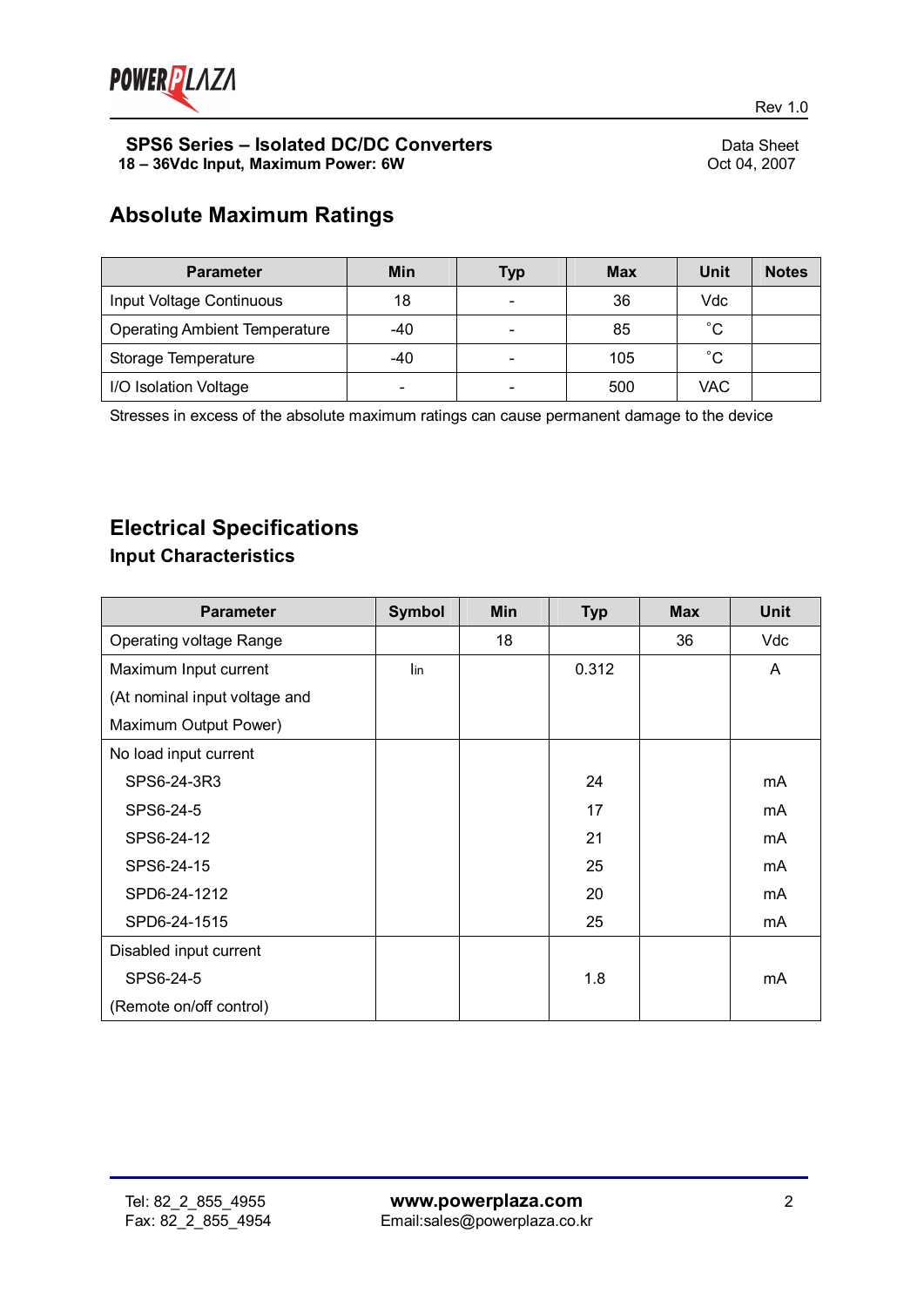

## **Output Characteristics**

T<sub>A</sub> =  $+25^{\circ}$ C, Vin = 18  $\sim$  36V unless otherwise specified

| <b>Parameter</b>                                            | <b>Symbol</b> | Min  | <b>Typ</b> | <b>Max</b> | <b>Unit</b>   |
|-------------------------------------------------------------|---------------|------|------------|------------|---------------|
| Output Voltage tolerance                                    | Vo            |      |            | ±2         | $\%$          |
| <b>Output Current</b>                                       | lo            |      |            |            |               |
| SPS6-24-3R3                                                 |               |      |            | 1.5        | A             |
| SPS6-24-5                                                   |               |      |            | 1.2        | A             |
| SPS6-24-12                                                  |               |      |            | 0.5        | A             |
| SPS6-24-15                                                  |               |      |            | 0.4        | A             |
| SPD6-24-1212                                                |               |      |            | 250        | mA            |
| SPD6-24-1515                                                |               |      |            | 200        | mA            |
| Output Regulation;                                          |               |      |            |            |               |
| - Line Regulation                                           |               |      |            | ±0.5       | %             |
| (From minimum input voltage to                              |               |      |            |            |               |
| maximum input voltage, constant                             |               |      |            |            |               |
| load)                                                       |               |      |            |            |               |
| - Load Regulation                                           |               |      |            | ±1         | $\%$          |
| (From no load to maximum load)                              |               |      |            |            |               |
| <b>Output Current Limit</b>                                 |               | >105 |            |            | $\%$          |
| (Automatic recovery)                                        |               |      |            |            |               |
| Output Ripple and noise                                     | mVp-p         |      |            | 1% of      | mV            |
| (Vin = 24V, and Io = Max output current                     |               |      |            | Output     |               |
| Bandwidth 20MHz, 1uF Ceramic cap)                           |               |      |            | Voltage    |               |
| Efficiency                                                  |               |      |            |            |               |
| SPS6-24-3R3                                                 |               |      | 74         |            | $\%$          |
| SPS6-24-5                                                   |               |      | 80         |            | $\%$          |
| SPS6-24-12                                                  |               |      | 82         |            | $\frac{0}{0}$ |
| SPS6-24-15                                                  |               |      | 83         |            | %             |
| SPD6-24-1212                                                |               |      | 84         |            | $\%$          |
| SPD6-24-1515                                                |               |      | 84         |            | $\%$          |
| $(100\% \text{ of max } I_0, \text{ V}_{in} = 24 \text{V})$ |               |      |            |            |               |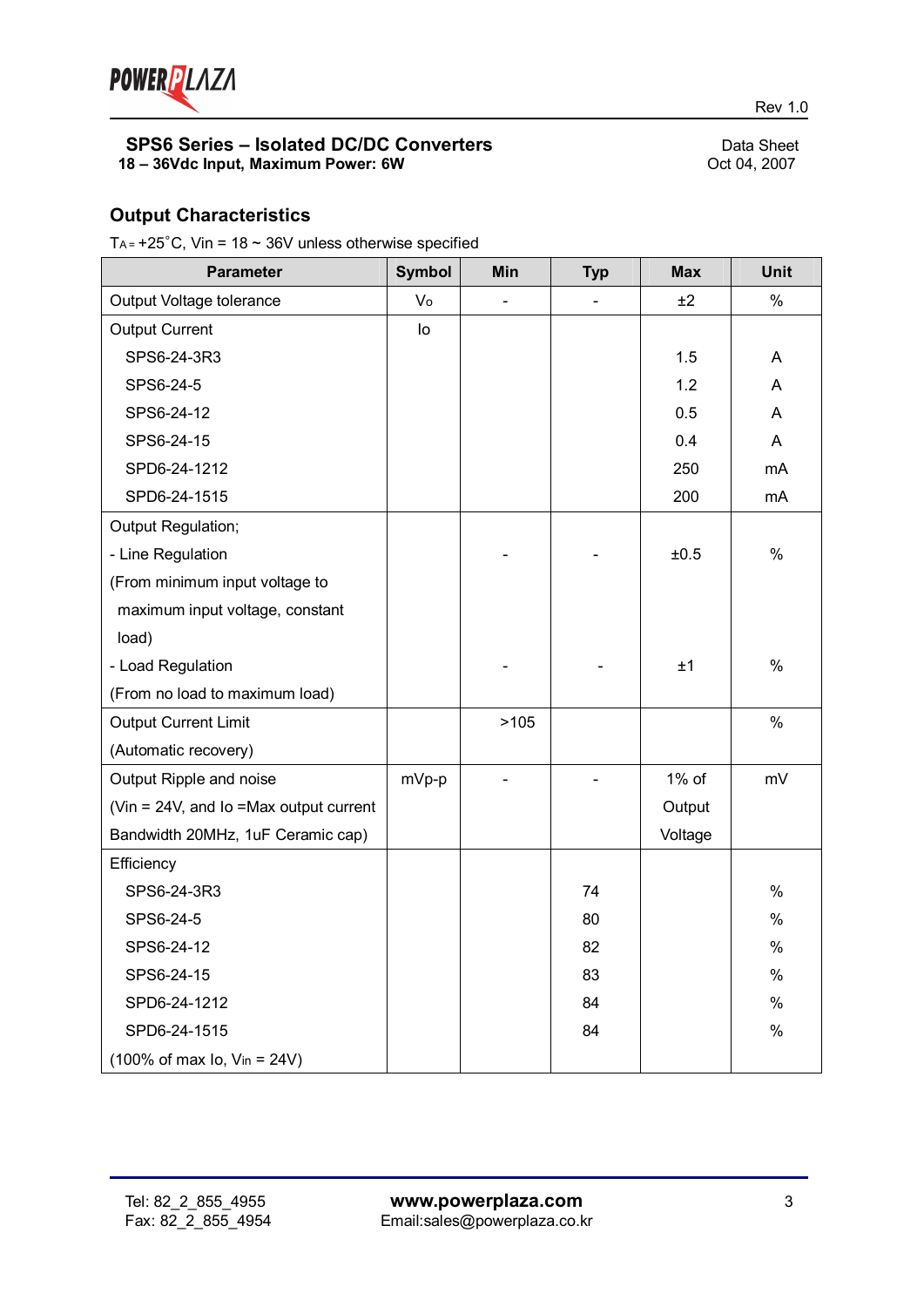

| <b>Dynamic Load Response</b> |  | 土 | $3%$ of | mV   |
|------------------------------|--|---|---------|------|
| (1uF Ceramic                 |  |   | Output  |      |
| 50% to 100 %, 100% to 50%,   |  |   | Voltage |      |
| $Tr = 100uS$                 |  |   |         |      |
| Start - Up Time              |  |   | 10      | ms   |
| Turn – on overshoot          |  |   | 5       | $\%$ |
| Maximum output capacitance   |  |   |         | μF   |

# **Isolation Specifications**

| <b>Parameter</b>             | <b>Symbol</b>           | <b>Min</b> | <b>Typ</b> | <b>Max</b> | <b>Unit</b> |
|------------------------------|-------------------------|------------|------------|------------|-------------|
| I/O Isolation Voltage        |                         |            |            |            |             |
| (AC500V, 1 Min)              |                         |            |            |            |             |
| - Input-Output:              |                         |            |            | 500        | <b>VAC</b>  |
| - Input-Case:                |                         |            |            | 500        | <b>VAC</b>  |
| - Output-case:               |                         |            |            | 500        | <b>VAC</b>  |
| <b>Isolation Resistance</b>  | <b>R</b> <sub>iso</sub> |            |            |            |             |
| - Output-Case                |                         | >100       |            |            | MΩ          |
| (at DC500V at 25°C           |                         |            |            |            |             |
| And 70%RH for 1 min)         |                         |            |            |            |             |
| <b>Isolation Capacitance</b> | Ciso                    |            |            |            | pF          |

# **General Specifications**

| <b>Parameter</b>           | Symbol | <b>Min</b> | <b>Typ</b>               | <b>Max</b> | <b>Unit</b> |
|----------------------------|--------|------------|--------------------------|------------|-------------|
| <b>Switching Frequency</b> |        |            | $\overline{\phantom{a}}$ |            | <b>KHz</b>  |
| Remote ON/OFF control      |        |            |                          |            |             |
| - Positive Logic           |        |            |                          |            |             |
| On = short to - $V$ in     |        |            |                          |            |             |
| $Off = open$               |        |            |                          |            | Vdc         |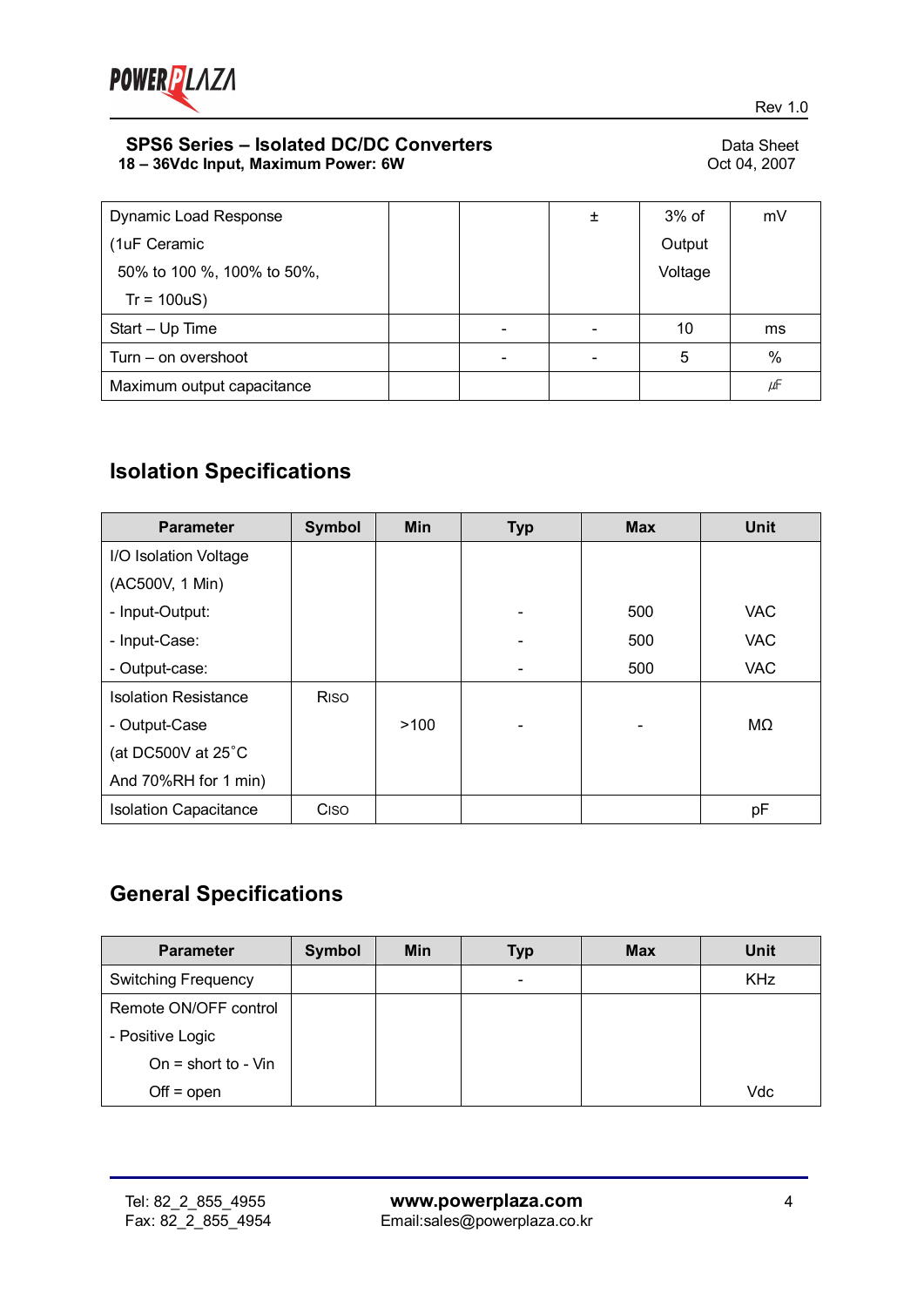

| Output voltage trim |  | ±10                 |   | $\%$  |  |
|---------------------|--|---------------------|---|-------|--|
| range               |  |                     |   |       |  |
| <b>MTBF</b>         |  | $5.6x10^{5}$        |   |       |  |
| <b>Dimensions</b>   |  | 27.50 x 8.50 x 20.0 |   |       |  |
| (W.H.L)             |  |                     |   |       |  |
| Weight              |  | 5.8                 | - | Grams |  |

# **Environmental**

| <b>Parameter</b>             | <b>Symbol</b> | Min   | Typ | <b>Max</b> | <b>Unit</b>  |
|------------------------------|---------------|-------|-----|------------|--------------|
| <b>Operating Temperature</b> |               | $-40$ |     | 85         | $^{\circ}$ C |
| <b>Operating Humidity</b>    |               | 5     |     | 95         | %            |
| (RH non-condensing)          |               |       |     |            |              |
| Storage Temperature          |               | -40   |     | 105        | $^{\circ}$ C |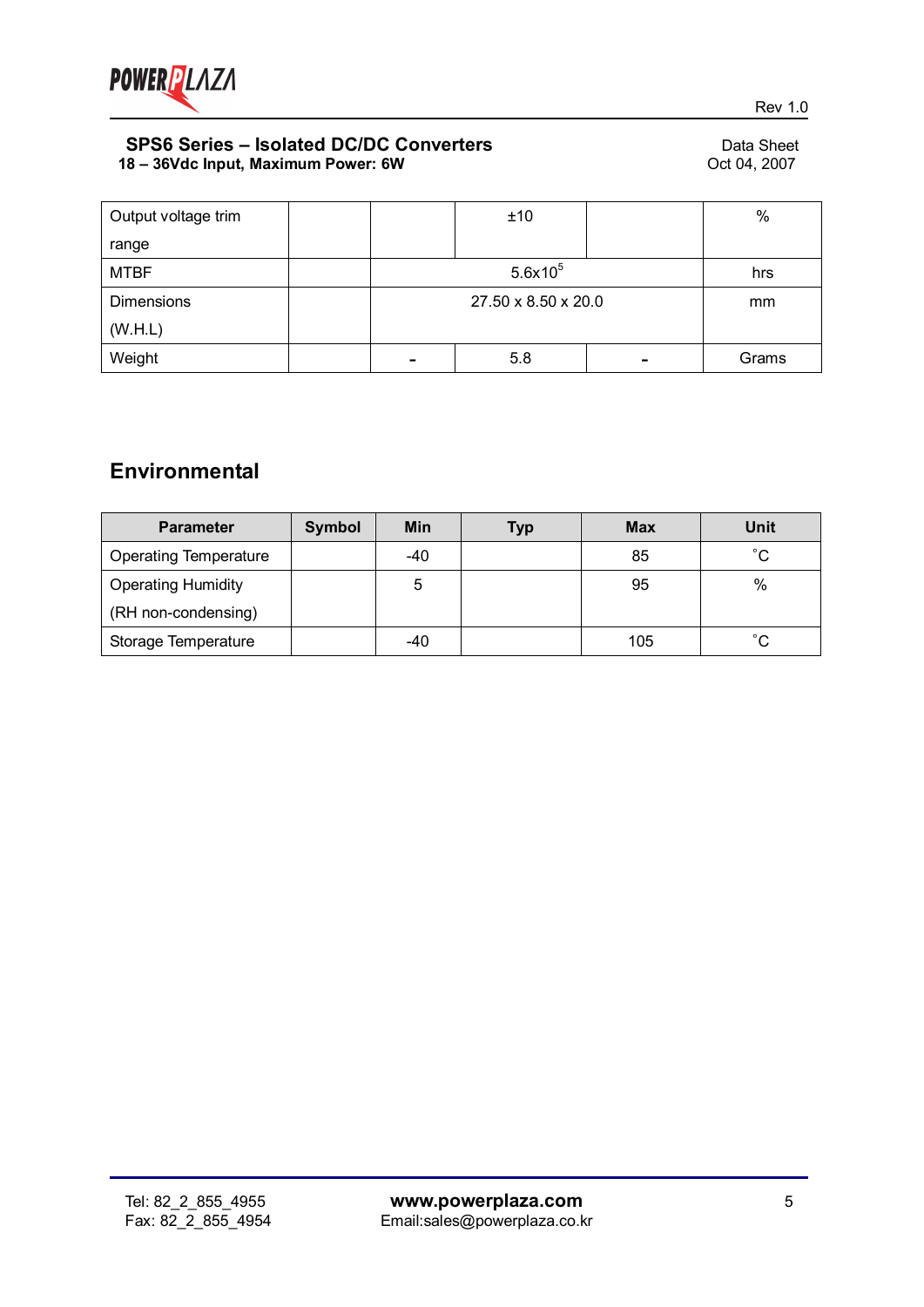

Rev 1.0

# **Characteristic Curves Efficiency Curves**

## **- SPS6-24-5 -**



Vin=24V, Vo=5V@1.2A , At 25°C

**- SPD6-24-1212 -**



Vin=24V, Vo=+12V,-12V@0.25A , At 25°C

Vin=24V, Vo=+15V,-15V@0.20A , At 25°C



**- SPS6-24-12-**

Vin=24V, Vo=12V@0.5A , At 25°C

**-SPD6-24-1515-**

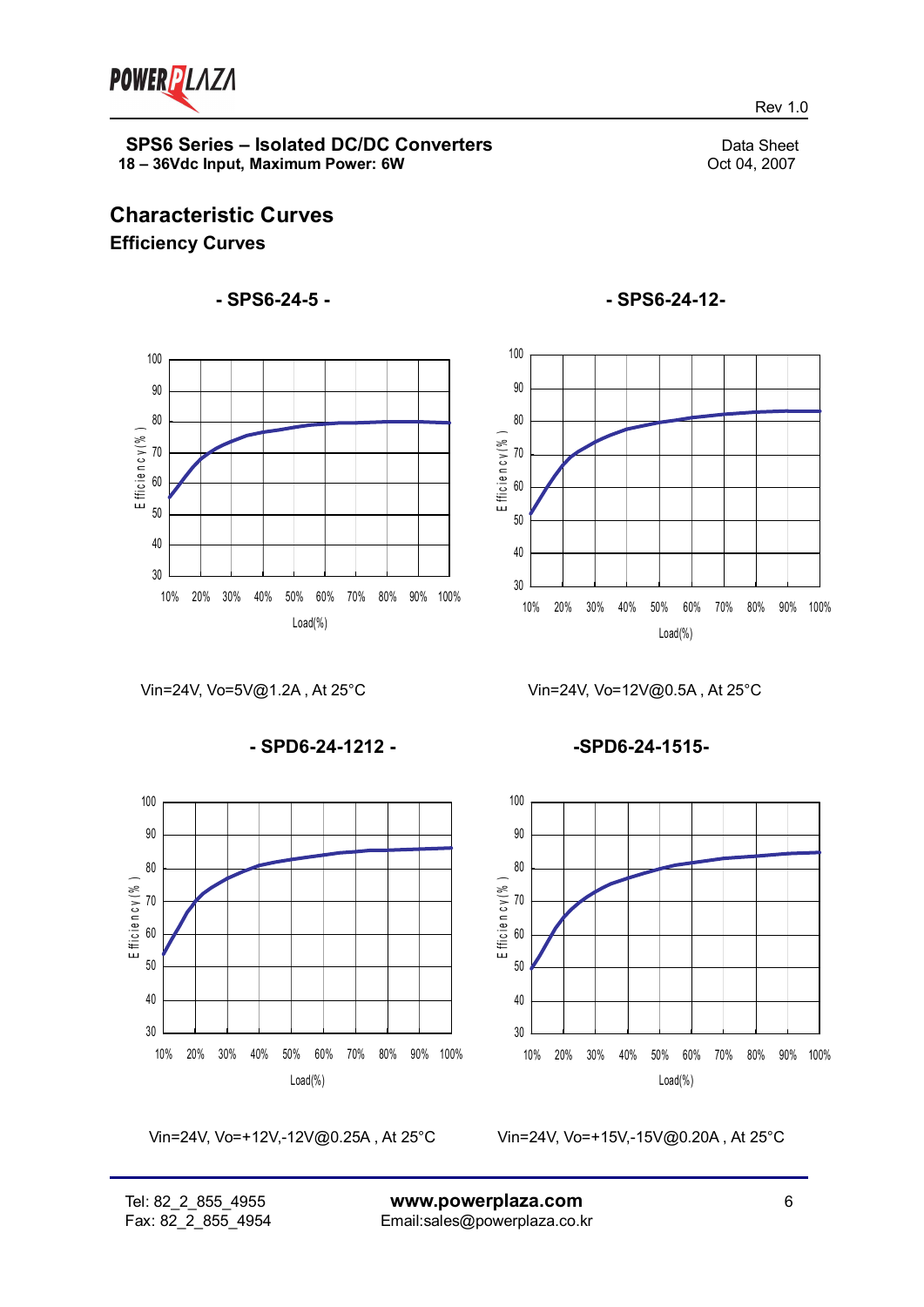

Rev 1.0



#### **- SPS6-24-5 -**



**- SPS6-24-12 -**



Vin=24V, Vo=5V@1.2A, At 25°C

**- SPD6-24-1212 -**



Vin=24V, Vo=+12V,-12V@0.25A , At 25°C

**- SPD6-24-1515-**

Vin=24V, Vo=12V@0.5A , At 25°C



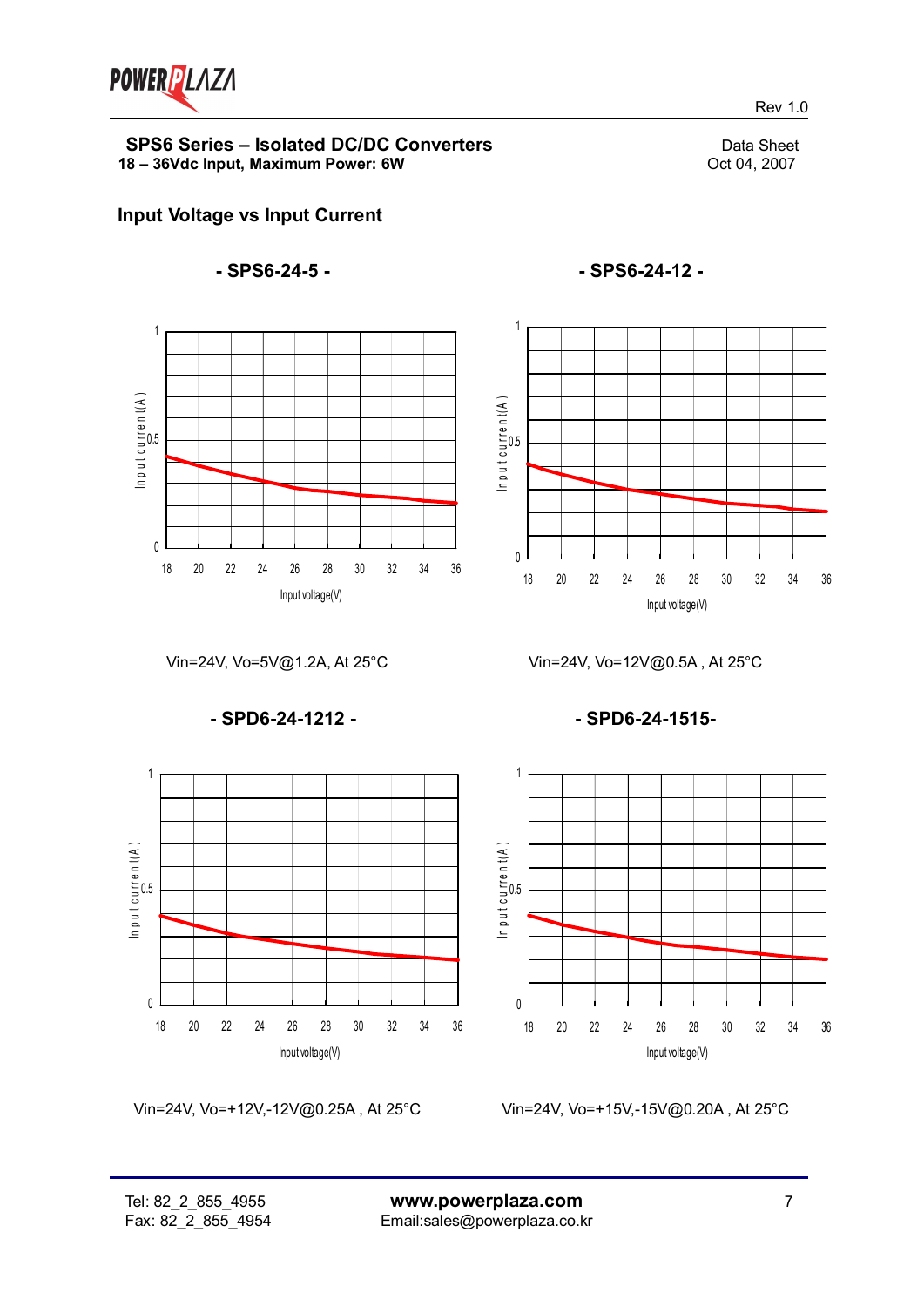

**Start-up from Vin**

#### **SPS6 Series – Isolated DC/DC Converters**<br>
8 – 36Vdc Input. Maximum Power: 6W<br>
Oct 04. 2007 **18 - 36Vdc Input, Maximum Power: 6W**

# **- SPS6-24-5 -** -<br>File Vertical Timebase Trigger Display Cursors Measure Math Analysis Utilities He CH1 CH2 P2 duty(C1) P3:ms(C1)  $\frac{P4:\text{pkpk}(\text{C1})}{1.8 \text{ V}}$ P1:freq(C1)<br>342.67 kHz 陈 CH1: 10V/DIV 0.5mS/DIV CH2: 2V/DIV LeCroy



Vin=24V, Vo=5V@1.2A , At 25°C

Vin=24V, Vo=12V@0.5A, At 25°C



Vin = 24V, Vo=+12V,-12V@0.25A, At 25°C

Vin = 24V, Vo=+15V,-15V@0.20A, At 25°C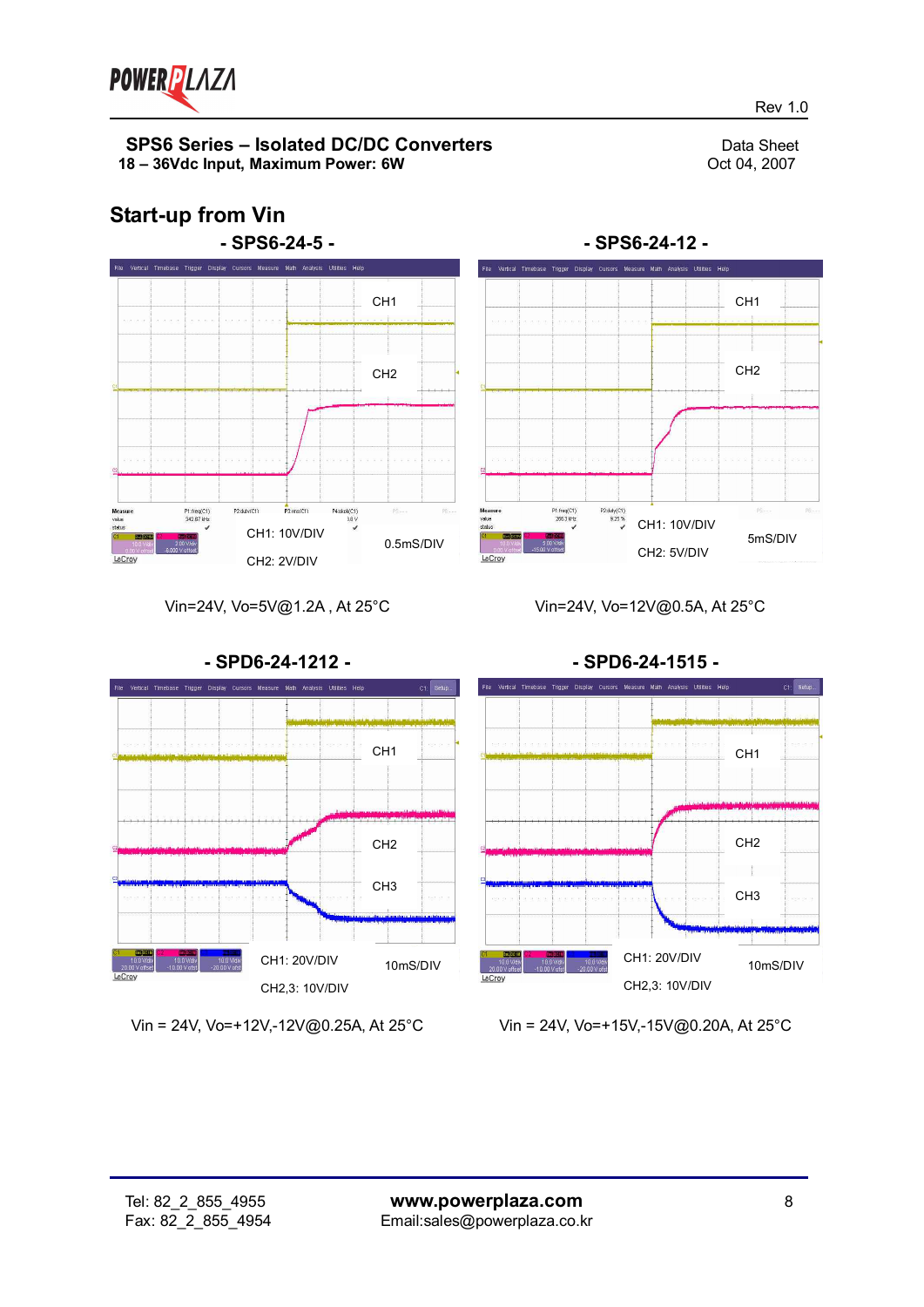

10uS/DIV

 $2005.03.28 \nabla \equiv 30240$ 

Rev 1.0

# **Output Ripple/Noise**



Vin=24V, Vo=5V@1.2A ,At 25°C

Vin=24V, Vo=12V@0.5A, At 25°C

P1:freq(C1)<br>121.637878 MHz

P2:duty(C1)<br>48.10%

CH1: 20mV/DIV

3:ms(C1)<br>2.40 mV

P4:pkpk(C1)<br>23.1 mV

**- SPS6-24-12 -**



Vin = 24V, Vo=+12V,-12V@0.25A,At 25°C

Vin = 24V, Vo=+15V,-15V@0.20A,At 25°C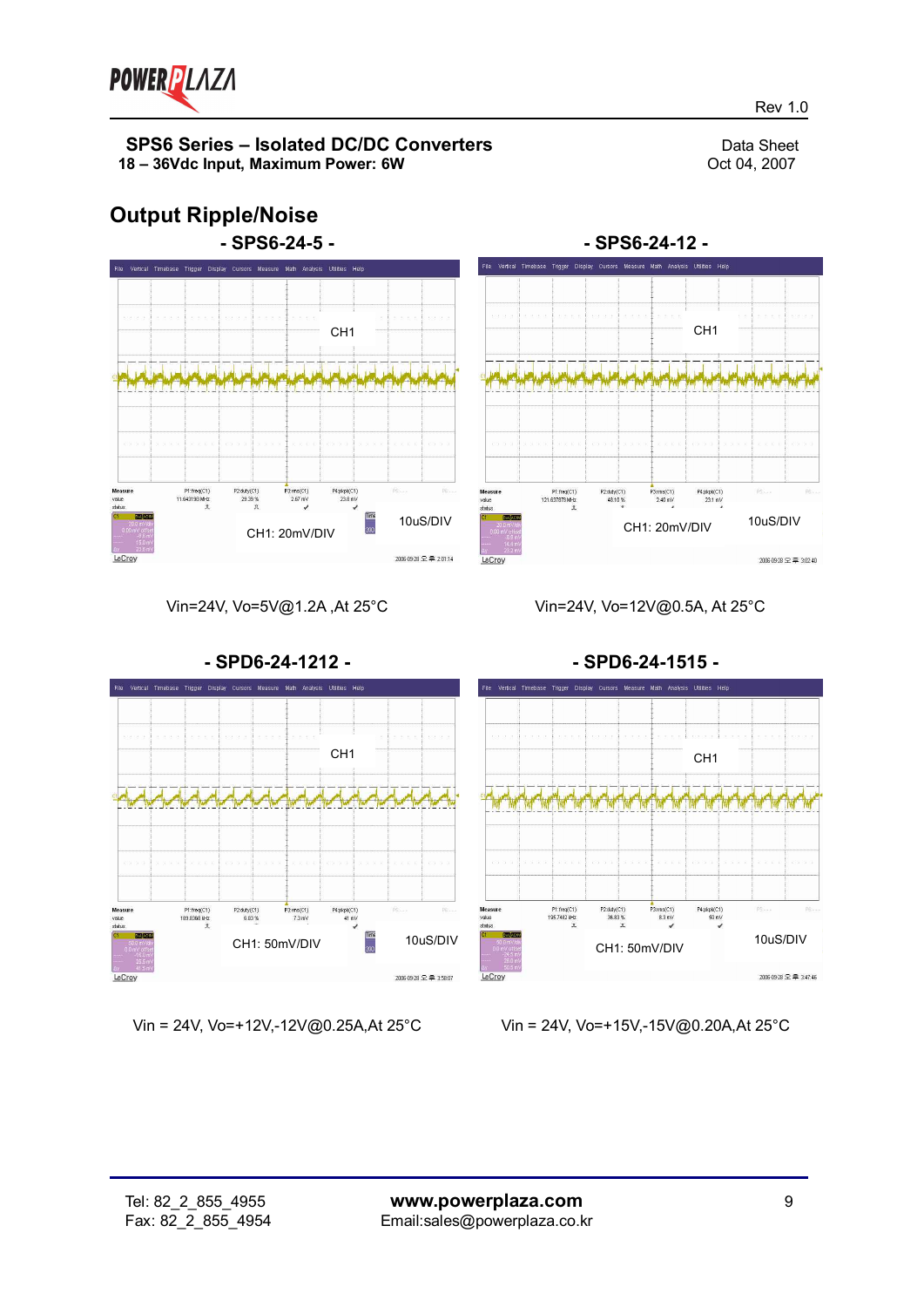

**Output Load Transient Response**

Rev 1.0





**- SPS6-24-12 -**

Vin=24V, Vo=5V@1.2A ,At 25°C

Vin=24V, Vo=12V@0.5A,At 25°C



Vin = 24V, Vo=+12V,-12V@0.25A,At 25°C

**- SPD6-24-1515 -**



Vin=24V, Vo=+15V,-15V@0.20A,At 25°C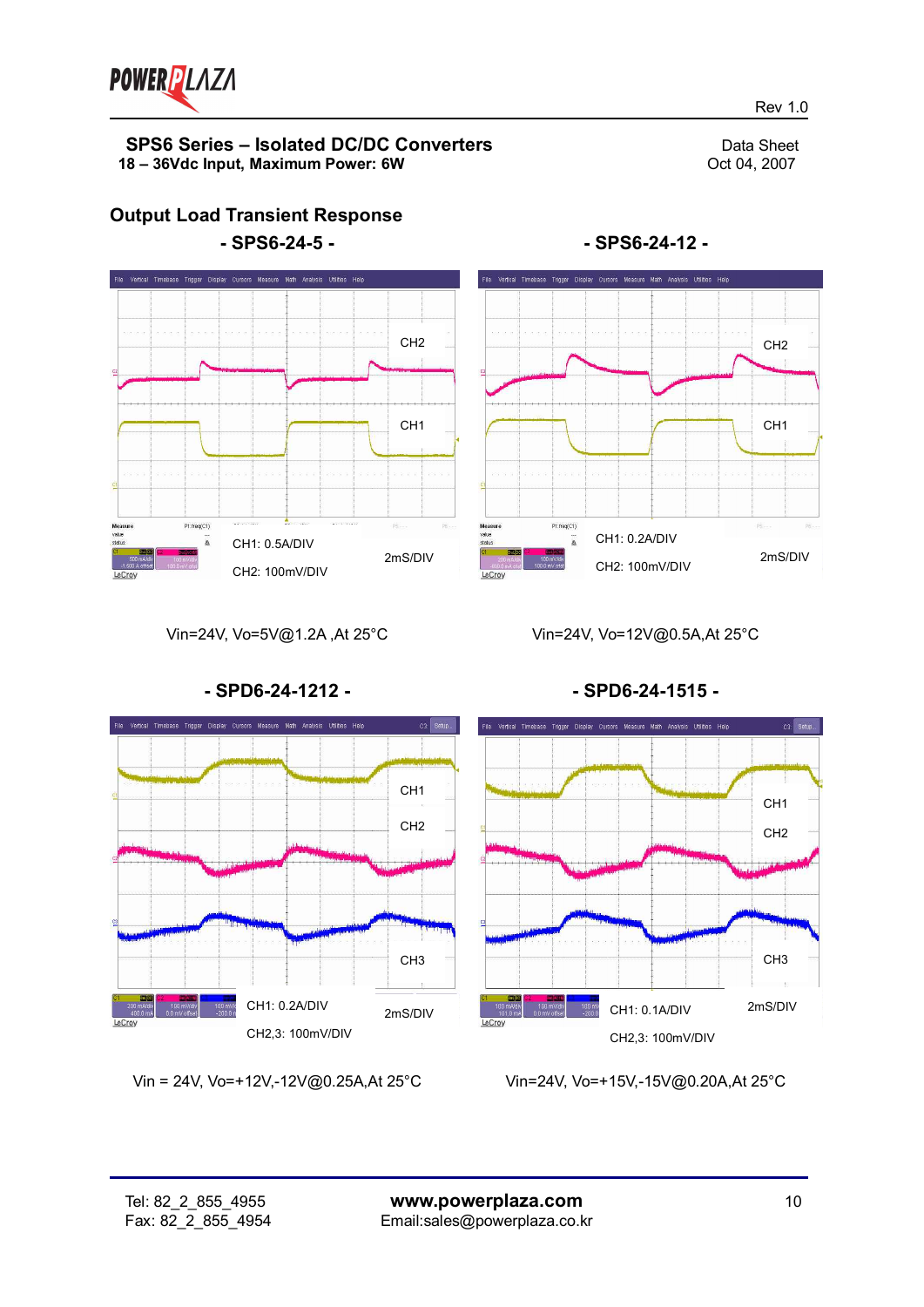

# **TEST Configurations**

#### **Output ripple and noise Test**



\* Conductor from Vout-pins to capacitors = 50mm (1.97in)

## **Output Voltage and Efficiency Test**



\*All measurements are taken at the module terminals when Socketing, place Kelvin connections at module terminals to Avoid measurement errors due to socket contact resistance **Efficiency** 

$$
\eta = \left(\frac{[V_{o}(+)-V_{o}(-)] \times I_{o}}{[V_{in}(+)-V_{in}(-)] \times I_{in}}\right) \times 100\%
$$

#### **Thermal Considerations**

SPS series has wide operating temperature range from -40°C to +85°C.

However, it should be required a enough air flow for more reliable operation. Output derating curve provide designers with a quantity of a current under the desired ambient temperature and velocity of a airflow



If the device is installed in a system, the device's temperature of point A should be checked if does not exceed specified temperature as below. Please make sure that the ambient temperature does not exceed 85°C.



| Output | 1.5W           | 3W             | 6W             | 10W             |
|--------|----------------|----------------|----------------|-----------------|
| Temp   | $90^{\circ}$ C | $90^{\circ}$ C | $95^{\circ}$ C | $100^{\circ}$ C |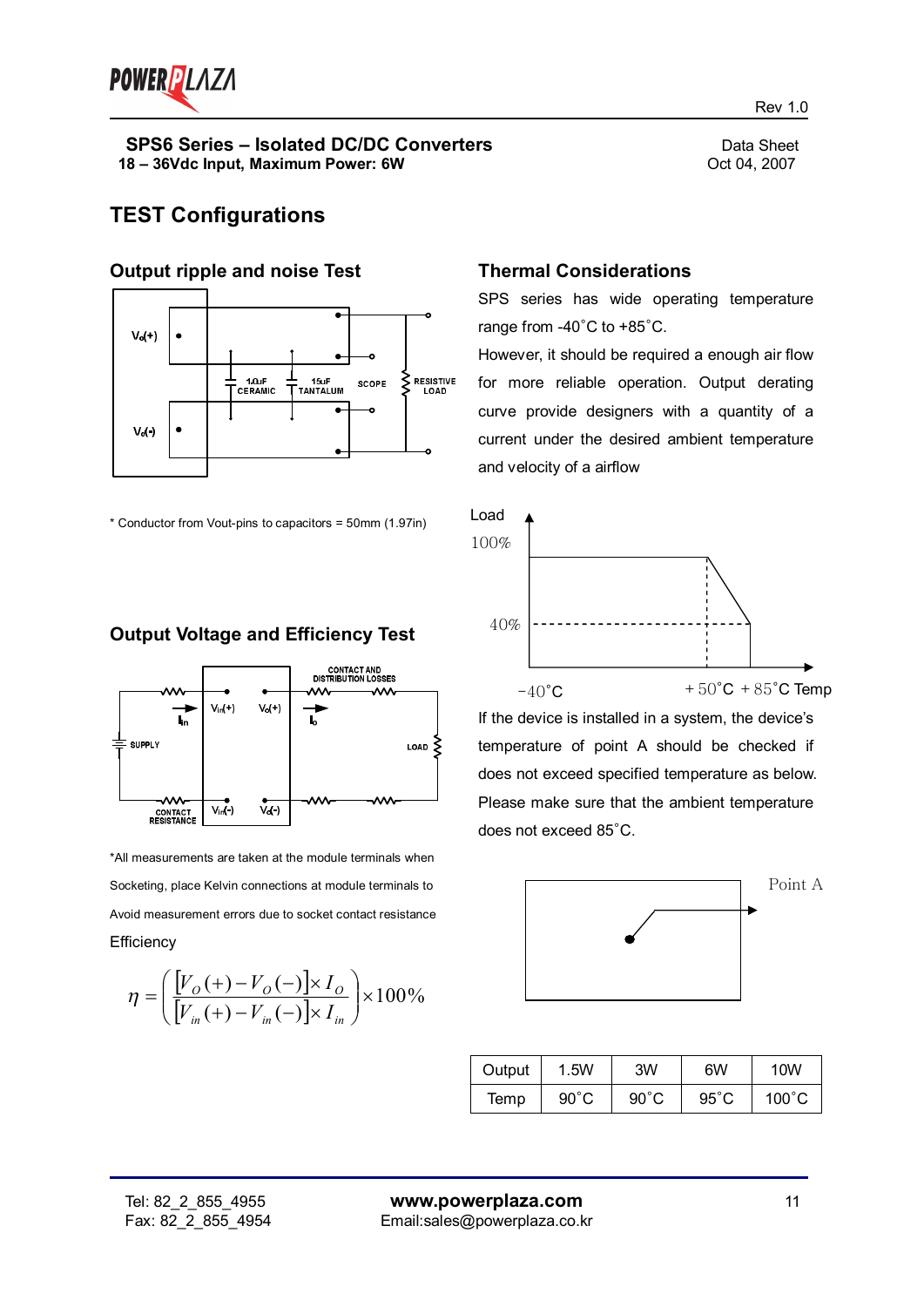

Rev 1.0

# **Feature Description**

#### **Input Fuse**

In order to comply with safety requirements, SPS series has a fuse built in.

|                    | 5V | 12V  | 24V   | 48V   |
|--------------------|----|------|-------|-------|
| SPS <sub>1R5</sub> | 2A | 1A   | 0.75A | 0.75A |
| SPS3               | 3A | 2.5A | 1А    | 1A    |
| SPS <sub>6</sub>   | 5A | 2.5A | 2A    | 1.5A  |
| SPS <sub>10</sub>  | 6A | 4A   | 2.5A  | 2A    |

## **Remote ON/OFF Control (CNT)**

By using CNT pin you can control the output without turning the input power on or off. If you need not this function short CNT Pin to –Vin (Except 1.5W)

| CNT Level for -Vin | <b>OUTPUT</b> |  |
|--------------------|---------------|--|
| Open               | OFF           |  |
| Short              | ΩN            |  |

## **Input Reverse-polarity voltage protection**

Input reverse voltage protection has not built in this product.

So, you can set up a circuit externally as described below if necessary



## **Input Output Filter**

SPS series have an internal input filter. To minimize the ripple and noise of the input voltage, additional external capacitor is required  $(10uF - 680uF)$ 

To reduce a output ripple and noise, external capacitor is required at the output of the device

## **Output voltage variation (Trim)**

Output Voltage adjusted by using trim pin within ±10% of output voltage.

Use of trim function can cause the output power to increase, so you should not use beyond the SPS's specified output power rating



| Output voltage | VR          | R1           | R <sub>2</sub> |
|----------------|-------------|--------------|----------------|
| 3.3V           | $500\Omega$ | 1k $\Omega$  | $560\Omega$    |
| 5V             | 1k $\Omega$ | 1k $\Omega$  | $680\Omega$    |
| 12V            | 1k $\Omega$ | $3.9k\Omega$ | $680\Omega$    |
| 15V            | 1k $\Omega$ | 5.6k         | 750Ω           |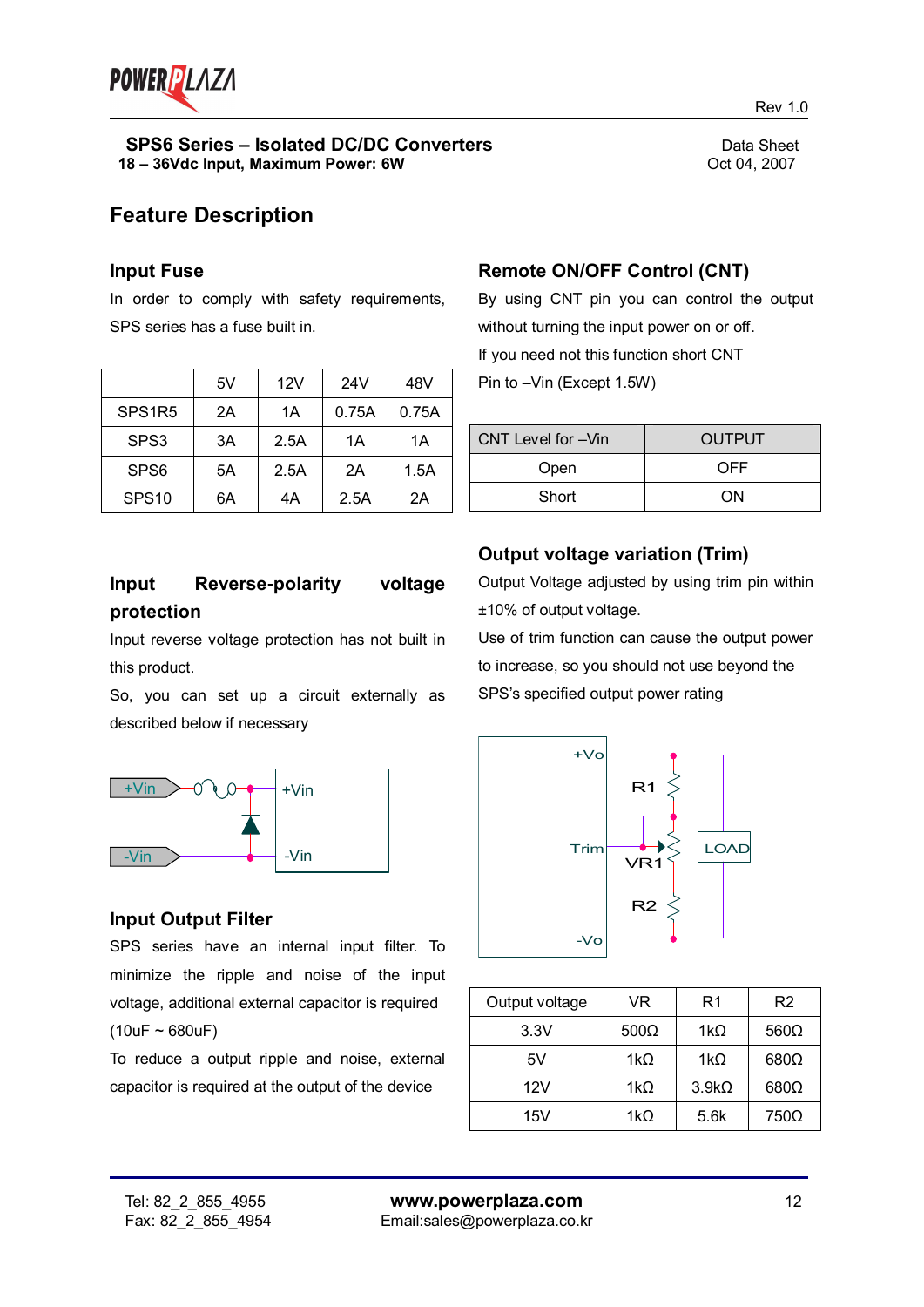

#### **Over current Protection(OCP)**

SPS series built in over current protection circuit Which operates when the output current is over 105% of rating and automatically recovers when over current condition is removed

If load is connected to a inductive or constant current load such as lamp of motor, output may not start up.

## **Over Voltage Protection(OVP)**

SPS series has not built in overvoltage protection circuit. So, you need to set up a circuit externally which can protect the over voltage if necessary.

## **EMI Characteristic (conducted Emission)**

In order to reduce conducted noise install an external input filter as shown in below.



| Model     | L1    | C <sub>1</sub>  | C <sub>2</sub> | C3, C4 |
|-----------|-------|-----------------|----------------|--------|
| Number    |       |                 |                |        |
| SPS6-5-5  | 0.5mH | 10uF            | 220uF          | 472    |
|           |       | (MLCC)          |                |        |
| SPS6-12-5 | 0.5mH | $10$ uF         | 100uF          | 472    |
|           |       | (MLCC)          |                |        |
| SPS6-24-5 | 1mH   | $22\mathrm{uF}$ | $220$ uF       | 472    |
| SPS6-48-5 | 1mH   | 22uF            | 47uF           | 472    |

Complies with CISPR 22 CLASS B

## **Soldering Information**

The product is intended for through hole mounting in a PCB, When wave soldering is used, the temperature on the pins is specified to maximum 260°C for maximum 10 seconds when hand soldering, care should be taken to avoid direct contact between the hot soldering iron tip and the pins for more than a few seconds in order to prevent overheating.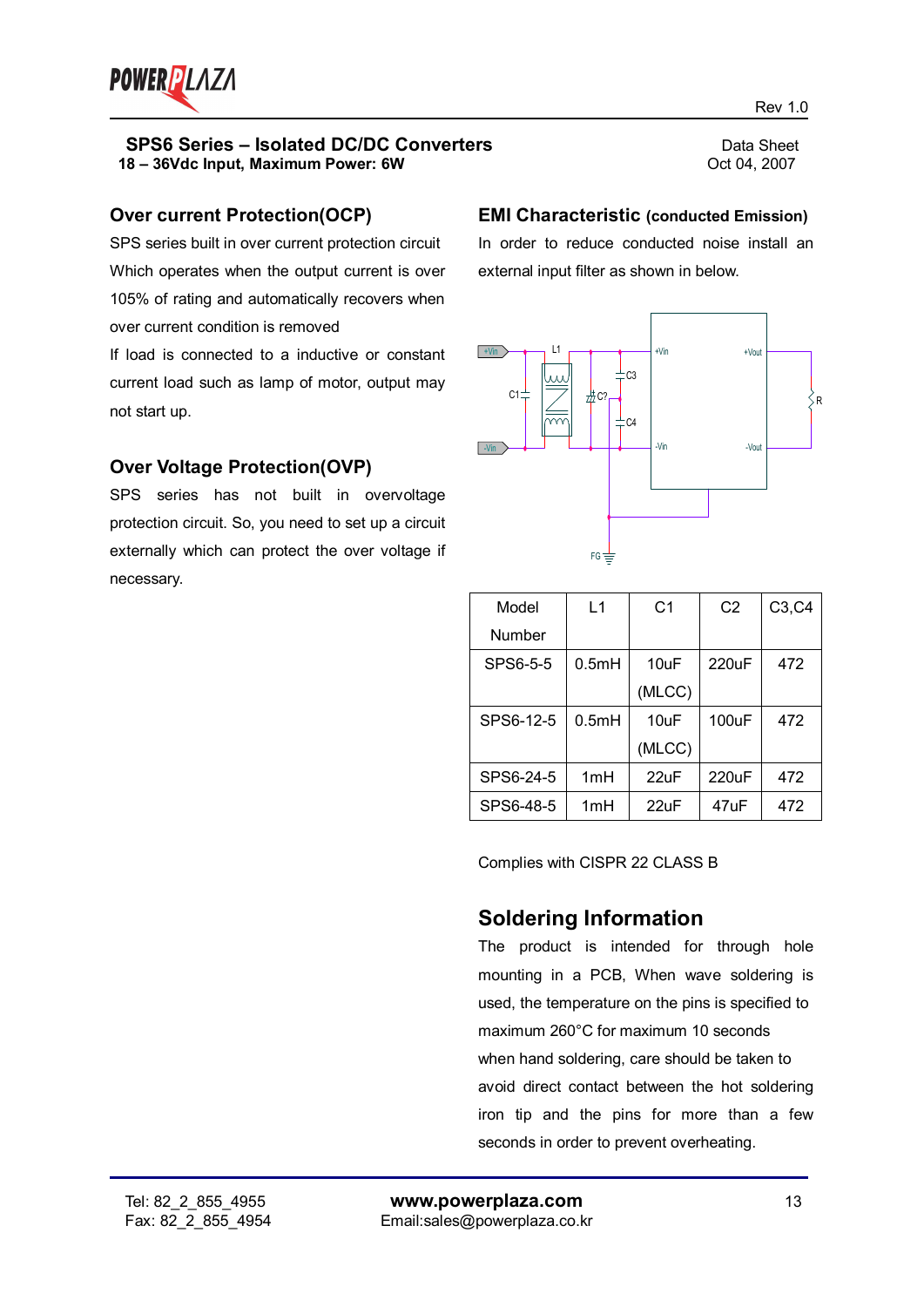

# **Pin assignments**



## **Single output**

| <b>PIN NO</b> | <b>NAME</b> | <b>FUNCTION</b>                           |  |  |
|---------------|-------------|-------------------------------------------|--|--|
|               | +Vin        | Positive terminal for 24V                 |  |  |
| 2             | -Vin        | Negative terminal for 24V                 |  |  |
| 3             | <b>CNT</b>  | Logic signal reference to Vin to Turn the |  |  |
|               |             | converter ON/OFF                          |  |  |
| 4             | Trim        | Output voltage variation                  |  |  |
| 5             | -Vout       | Negative terminal for Vout                |  |  |
| 6             | No pin      |                                           |  |  |
|               | +Vout       | Positive terminal for Vout                |  |  |

**Dual output**

| <b>PIN NO</b> | <b>NAME</b> | <b>FUNCTION</b>                           |  |  |
|---------------|-------------|-------------------------------------------|--|--|
|               | $+V$ in     | Positive terminal for 24V                 |  |  |
| 2             | -Vin        | Negative terminal for 24V                 |  |  |
| 3             | <b>CNT</b>  | Logic signal reference to Vin to Turn the |  |  |
|               |             | converter ON/OFF                          |  |  |
| 4             | -Vout       | Negative terminal for Vout                |  |  |
| 5             | No pin      |                                           |  |  |
| 6             | <b>COM</b>  |                                           |  |  |
|               | +Vout       | Positive terminal for Vout                |  |  |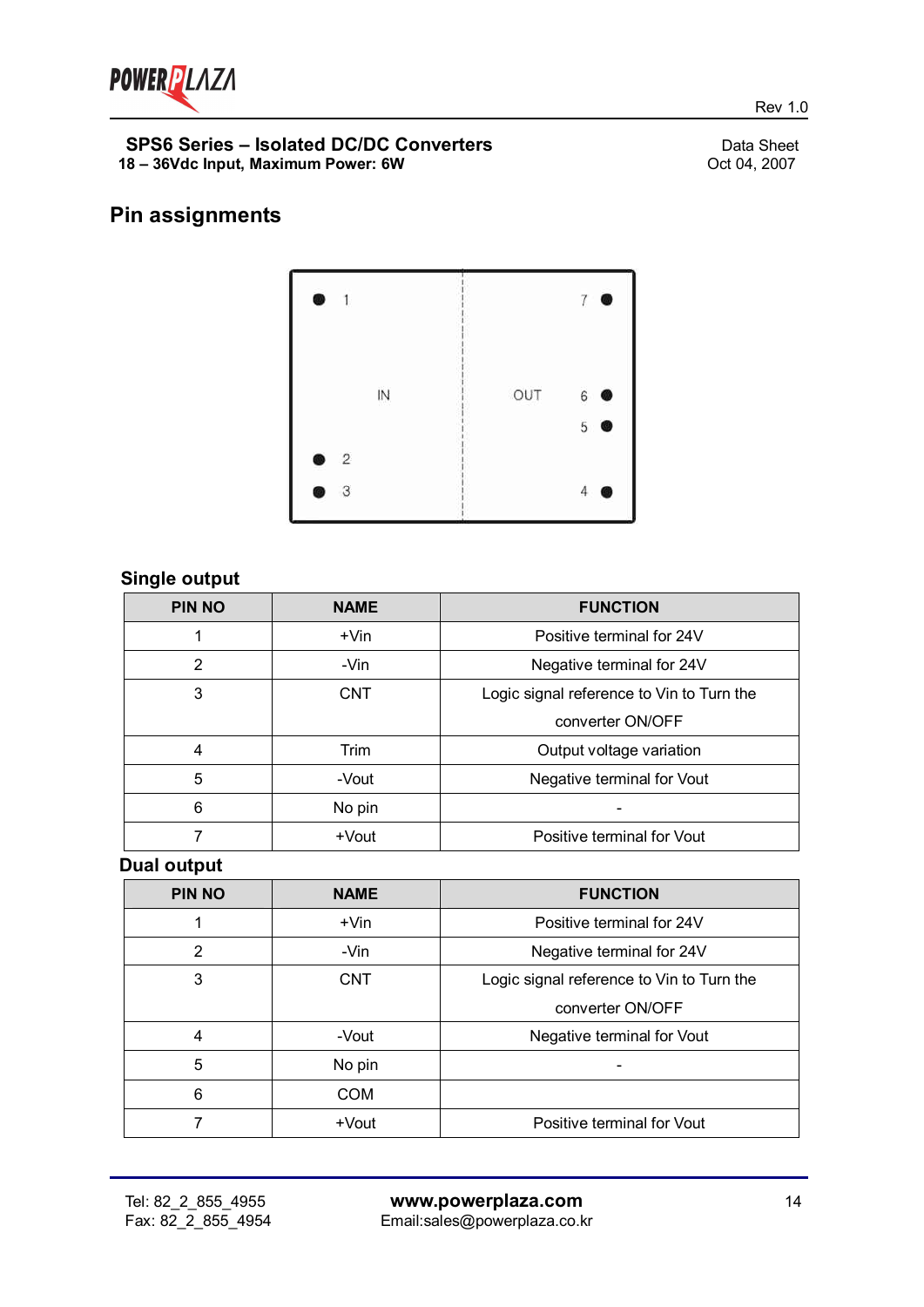

# **Mechanical Specification**



All dimensions are inches and (mm)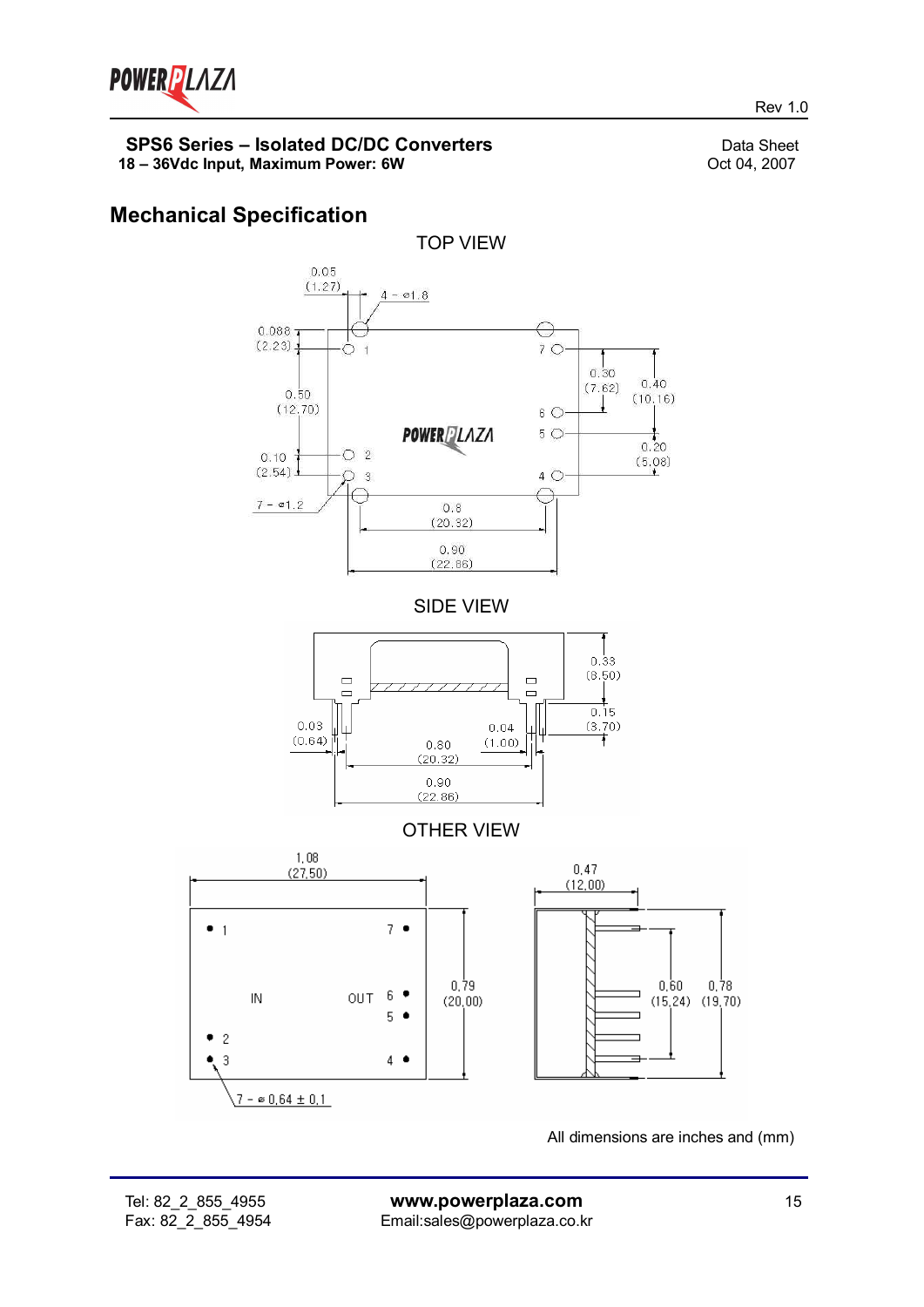

# **Ordering Information**

| Input      | Output1,     | <b>Maximum</b> | <b>Ripple &amp; Noise</b> | <b>Efficiency</b> | <b>Model</b>  |
|------------|--------------|----------------|---------------------------|-------------------|---------------|
|            | Output2      | <b>Power</b>   | Typ.                      | Typ.              | <b>Number</b> |
| $4.5 - 9V$ | 3.3V@1.2A    | 3.96W          | 50mVp-p                   | 72%               | SPS6-5-3R3    |
|            | 5V@1A        | 5W             | 50mVp-p                   | 77%               | SPS6-5-5      |
|            | 12V@0.5A     | 6W             | 120mVp-p                  | 80%               | SPS6-5-12     |
|            | 15V@0.4A     | 6W             | 150mVp-p                  | 80%               | SPS6-5-15     |
|            | +12V@250mA,  | 6W             | 120mVp-p                  | 82%               | SPD6-5-1212   |
|            | -12V@250mA   |                |                           |                   |               |
|            | +15V@200mA,  | 6W             | 150mVp-p                  | 82%               | SPD6-5-1515   |
|            | -15V@200mA   |                |                           |                   |               |
|            | 3.3V@1.5A    | 4.95W          | 50mVp-p                   | 77%               | SPS6-12-3R3   |
|            | 5V@1.2A      | 6W             | 50mVp-p                   | 80%               | SPS6-12-5     |
|            | 12V@0.5A     | 6W             | 120mVp-p                  | 84%               | SPS6-12-12    |
| $9 - 18V$  | 15V@0.4A     | 6W             | 150mVp-p                  | 85%               | SPS6-12-15    |
|            | +12V@250mA,  |                | 120mVp-p                  | 85%               | SPD6-12-1212  |
|            | -12V@250mA   | 6W             |                           |                   |               |
|            | +15V@200mA,  | 6W             | 150mVp-p                  | 85%               | SPD6-12-1515  |
|            | -15V@200mA   |                |                           |                   |               |
|            | 3.3V@1.5A    | 4.95W          | 50mVp-p                   | 74%               | SPS6-24-3R3   |
|            | 5V@1.2A      | 6W             | 50mVp-p                   | 80%               | SPS6-24-5     |
|            | 12V@0.5A     | 6W             | 120mVp-p                  | 82%               | SPS6-24-12    |
| $18 - 36V$ | 15V@0.4A     | 6W             | 150mVp-p                  | 83%               | SPS6-24-15    |
|            | +12V@250mA,  | 6W             | 120mVp-p                  | 84%               | SPD6-24-1212  |
|            | $-12V@250mA$ |                |                           |                   |               |
|            | +15V@200mA,  | 6W             | 150mVp-p                  | 84%               | SPD6-24-1515  |
|            | -15V@200mA   |                |                           |                   |               |
| $36 - 76V$ | 3.3V@1.5A    | 4.95W          | 50mVp-p                   | 75%               | SPS6-48-3R3   |
|            | 5V@1.2A      | 6W             | 50mVp-p                   | 81%               | SPS6-48-5     |
|            | 12V@0.5A     | 6W             | 120mVp-p                  | 85%               | SPS6-48-12    |
|            | 15V@0.4A     | 6W             | 150mVp-p                  | 85%               | SPS6-48-15    |
|            | +12V@250mA,  | 6W             | 120mVp-p                  | 85%               | SPD6-48-1212  |
|            | -12V@250mA   |                |                           |                   |               |